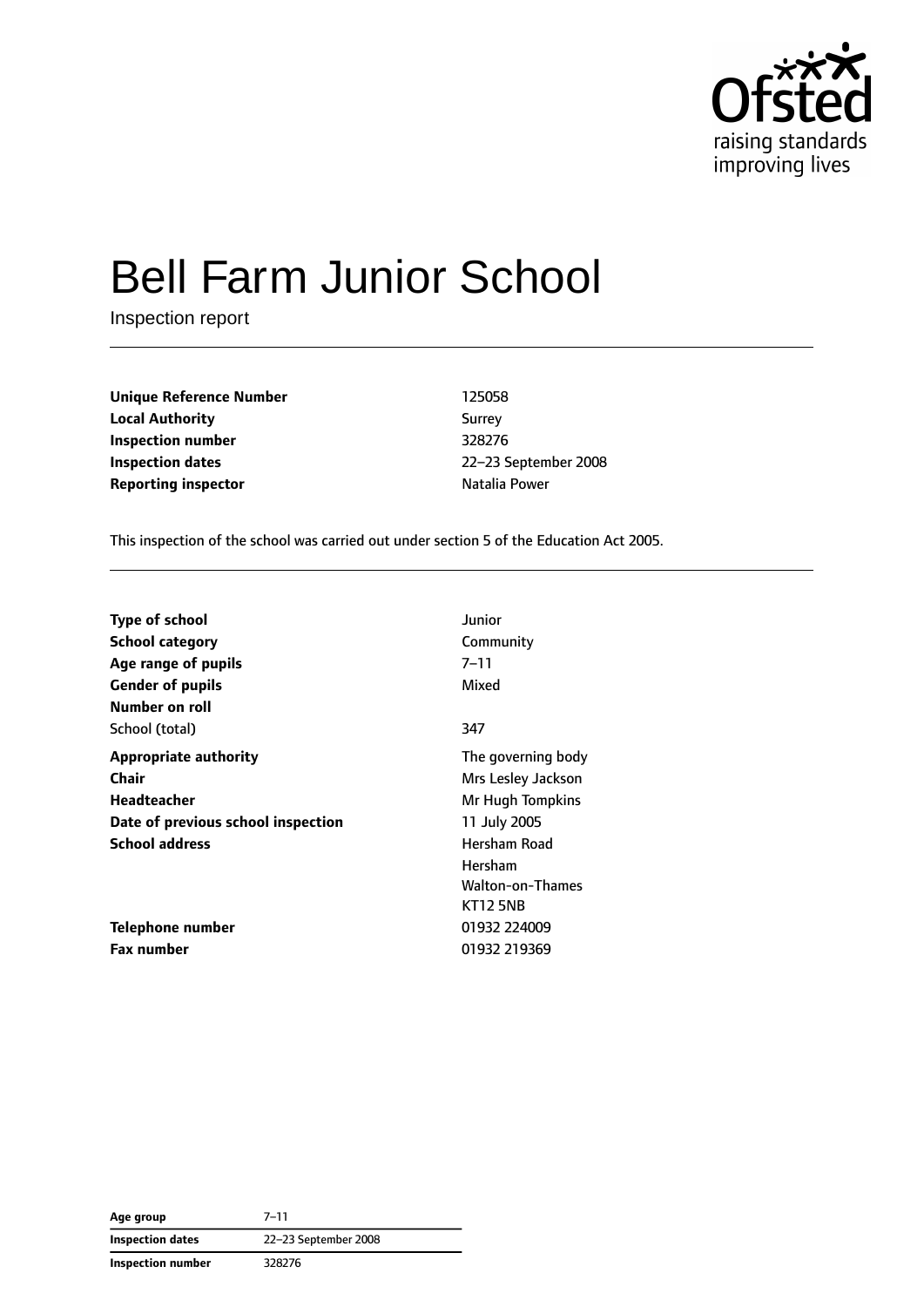.

<sup>©</sup> Crown copyright 2008

Website: www.ofsted.gov.uk

This document may be reproduced in whole or in part for non-commercial educational purposes, provided that the information quoted is reproduced without adaptation and the source and date of publication are stated.

Further copies of this report are obtainable from the school. Under the Education Act 2005, the school must provide a copy of this report free of charge to certain categories of people. A charge not exceeding the full cost of reproduction may be made for any other copies supplied.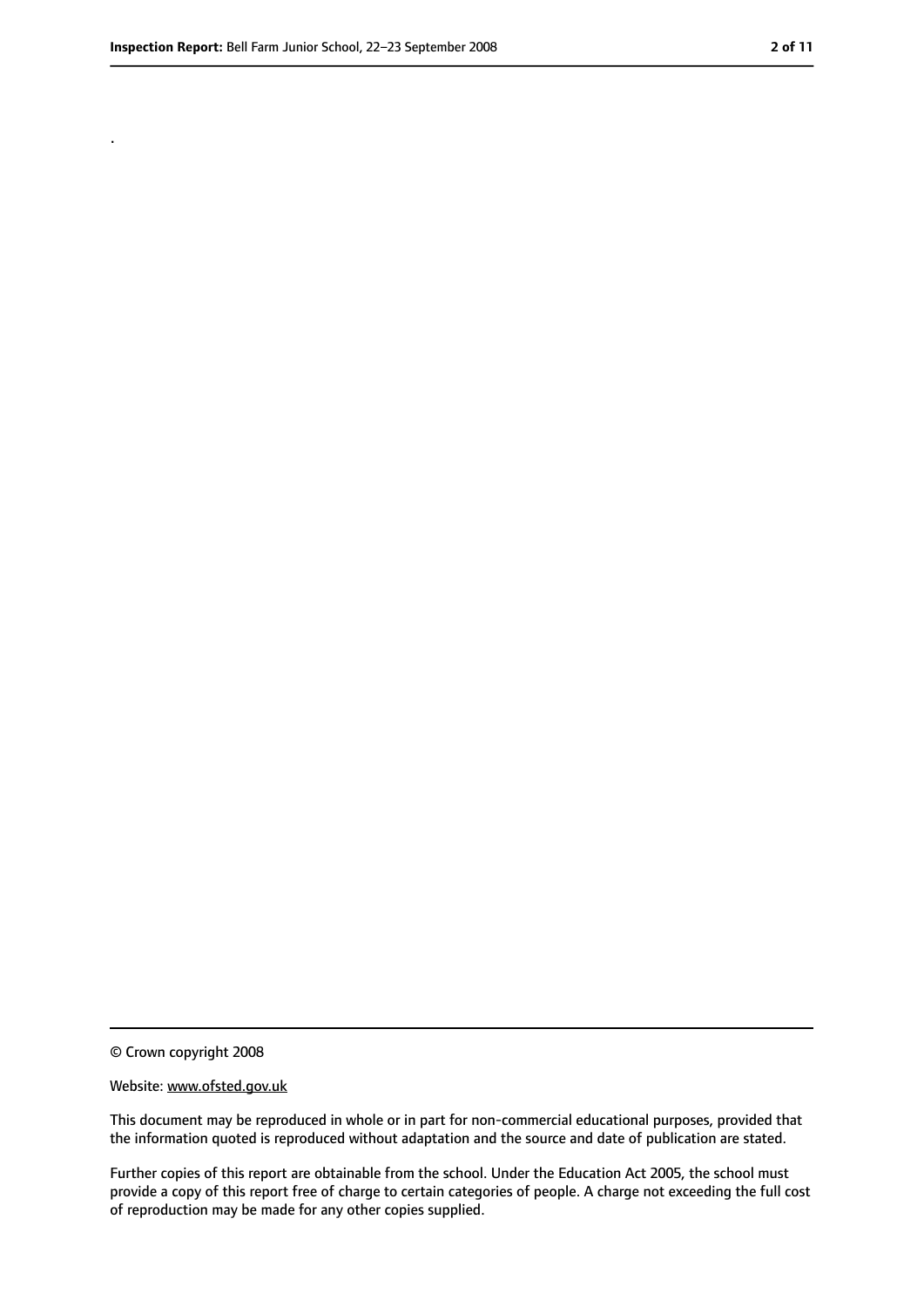# **Introduction**

The inspection was carried out by three Additional Inspectors.

#### **Description of the school**

This is a larger than average school. Most pupils are from a White British heritage, and a lower proportion are eligible for free school meals than is typical. More pupils than average have learning difficulties and/or disabilities. Most of these have moderate learning difficulties. The number of pupils joining the school other than in Year 3 is lower than average. The school has achieved a number of awards, including Healthy Schools, Artsmark, the UNICEF Rights Respecting Award, and is a Young Enterprise Centre.

A private after school club meets each weekday.

#### **Key for inspection grades**

| Grade 1 | Outstanding  |
|---------|--------------|
| Grade 2 | Good         |
| Grade 3 | Satisfactory |
| Grade 4 | Inadequate   |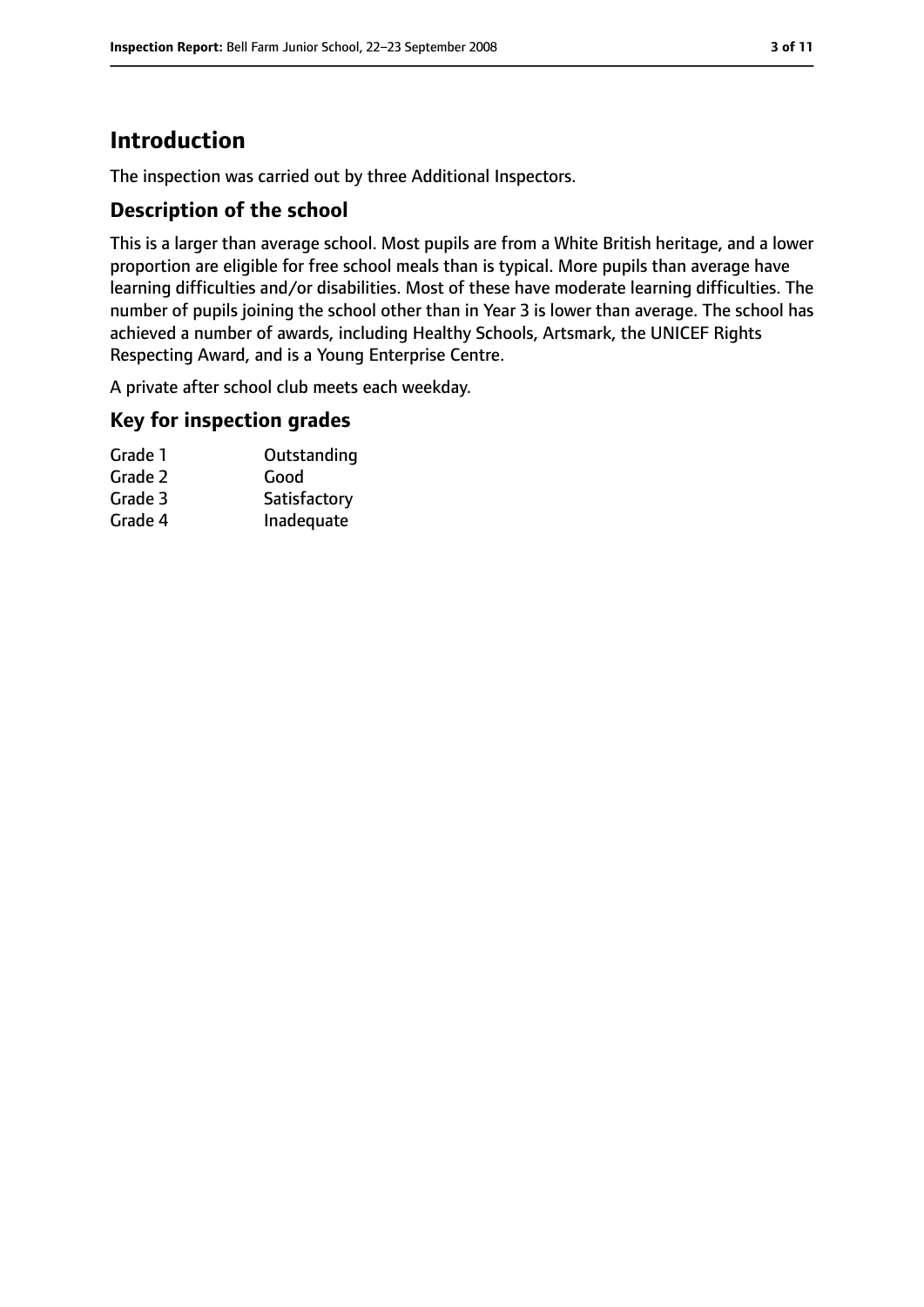# **Overall effectiveness of the school**

#### **Grade: 3**

Bell Farm Junior is a satisfactory school. Pupils develop good personal skills and take a keen interest in the world around them. Their outstanding involvement in the local and wider community is due in no small part to the vision of the headteacher. The impact of his pioneering work in developing pupils' awareness of their rights and responsibilities is seen in their high levels of understanding of others, and their support of one another through peer mediation.

When the headteacher joined, shortly before the time of the previous inspection, there were many challenges facing the school. Under his leadership, pupils' behaviour has improved and there are more strategiesin place to support pupils' learning and development. The headteacher's strong focus on respect has resulted in a happy school that is strongly supported by parents. One commented, 'The school has a lovely atmosphere when you walk in.' Parents value the pastoral care provided by the school and a few comment on the improvement in pupils' behaviour and respect for one another since the last inspection.

Pupils' achievement is satisfactory. On entry to the school, pupils' standards are broadly average. Progress is satisfactory overall, and this includes the pupils with moderate learning difficulties. However, not all pupils are challenged through sufficiently demanding teaching and learning to do as well as they can, particularly some higher attaining pupils. National test results for years since the last inspection have been broadly average, though they dipped in 2007 due to a legacy of some weak teaching when these pupils were lower down the school. School data shows that standards in 2008 have recovered, especially in reading and writing. However, they remain broadly average, and pupils made sound progress.

The school's detailed tracking of the progress of each pupil ensures that individuals falling behind are given immediate support. However, the leadership and management do not always use this data to set sufficiently challenging whole-school targets. The school rightly takes pride in the inclusiveness of its self-evaluation processes, involving all stakeholders. It accurately identifies areas of strength but is insufficiently self-critical regarding areas needing improvement, and the timescale for bringing about improvements lacks urgency. School planning successfully prioritises raising standards and there is evidence from improved performance in mathematics that it is having some impact. The school has a satisfactory capacity to improve further.

Teaching and learning are carefully monitored by leaders and managers and are satisfactory overall. Some lessons provide a good level of challenge, but others lack pace and, in the words of one pupil, can be 'a bit too easy'. Teachers plan for different groups within classes and within sets. However, the outcomes for pupils are variable and the level of challenge does not always match their abilities. Consequently, the progress of pupils slows.

The satisfactory curriculum caters adequately for pupils' basic skills. Their numeracy skills are improving as a result of support focused on individual needs. Generally, pupils are prepared satisfactorily for the next stage of schooling, but teachers do not always extend pupils' skills and knowledge through using information and communication technology (ICT) in a range of subjects across the curriculum. Pupils are cared for well and the school works in effective partnership with external agencies to support their needs and to provide opportunities for developing business and enterprise skills.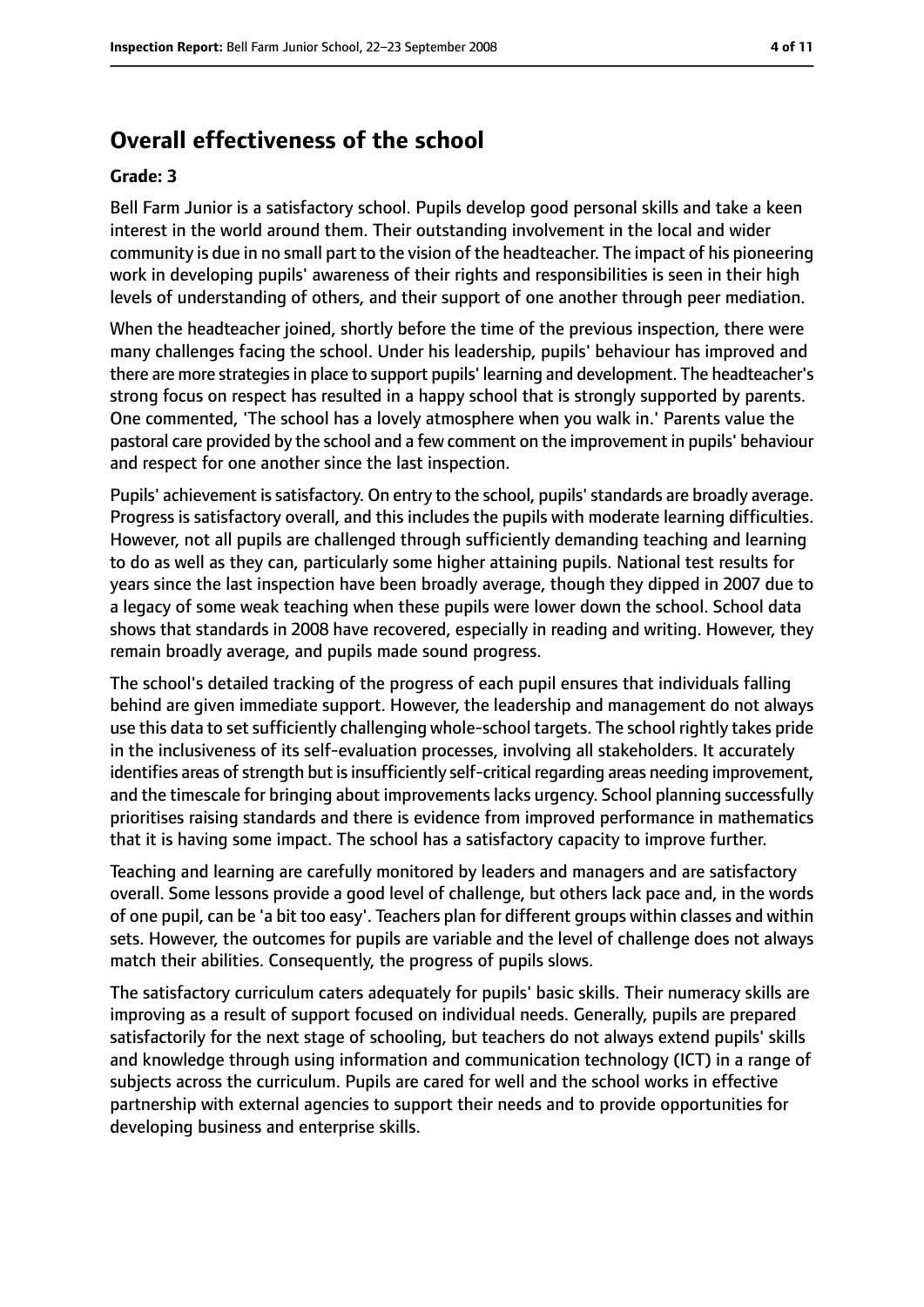#### **What the school should do to improve further**

- Analyse data with a sharper focus on bringing about swift improvements in the quality of provision, and to set more challenging targets for pupils.
- Improve the quality of teaching and learning so that lessons are more challenging and fast-paced for pupils.
- Use ICT more effectively to support learning in all subjects across the curriculum.

A small proportion of the schools whose overall effectiveness is judged satisfactory but which have areas of underperformance will receive a monitoring visit by an Ofsted inspector before their next section 5 inspection.

# **Achievement and standards**

#### **Grade: 3**

Pupils make satisfactory progress given their starting points and overall standards are average. By the end of Year 6 standards exceed national expectations in English and science, but are a little below them in mathematics. The improvement noted in mathematics was the result of well-targeted booster groups. Higher attaining pupils make progress in line with their national counterparts in English and science, but fewer gain the higher levels in mathematics. The school's own term-by-term assessment data also shows a picture of satisfactory progress overall. Pupils from different ethnic backgrounds make progress in line with others.

# **Personal development and well-being**

#### **Grade: 2**

All pupils are developing a very good understanding of their responsibilities as well as their rights as members of the school community, due to the school's pioneering adoption of the UNICEF Convention for Children's Rights agenda. Pupils are particularly enthusiastic to take on responsibility as members of the school council and to contribute to the school's newspaper, 'The Bellformer'. Some older pupils are trained to help with the smooth running of breaktimes and are skilled in sorting out any problems that might occur. Pupils have an excellent understanding of how to keep themselves fit and healthy. They enjoy the wide variety of physical activities available at breaktimes. Well-established systems ensure all pupils take turns to use the playground equipment each week. As a result, skills in working in teams and pupils' self-confidence are growing. In lessons and around the school behaviour is good and pupils feel safe. The spiritual, moral, social and cultural aspects of pupils' development are good. Their cultural development is extremely good. For example, the school has links with a school in Uganda and are proud of the Ugandan flag they have made using their hand-prints. Pupils' skills in English and mathematics prepare them satisfactorily for the next stage in their education. Attendance is average. Whilst many pupils have a clear understanding of the importance of regular attendance, some pupils miss too much school and this hinders their progress. Measures to improve attendance through cups and certificates are popular with pupils and are making an impact.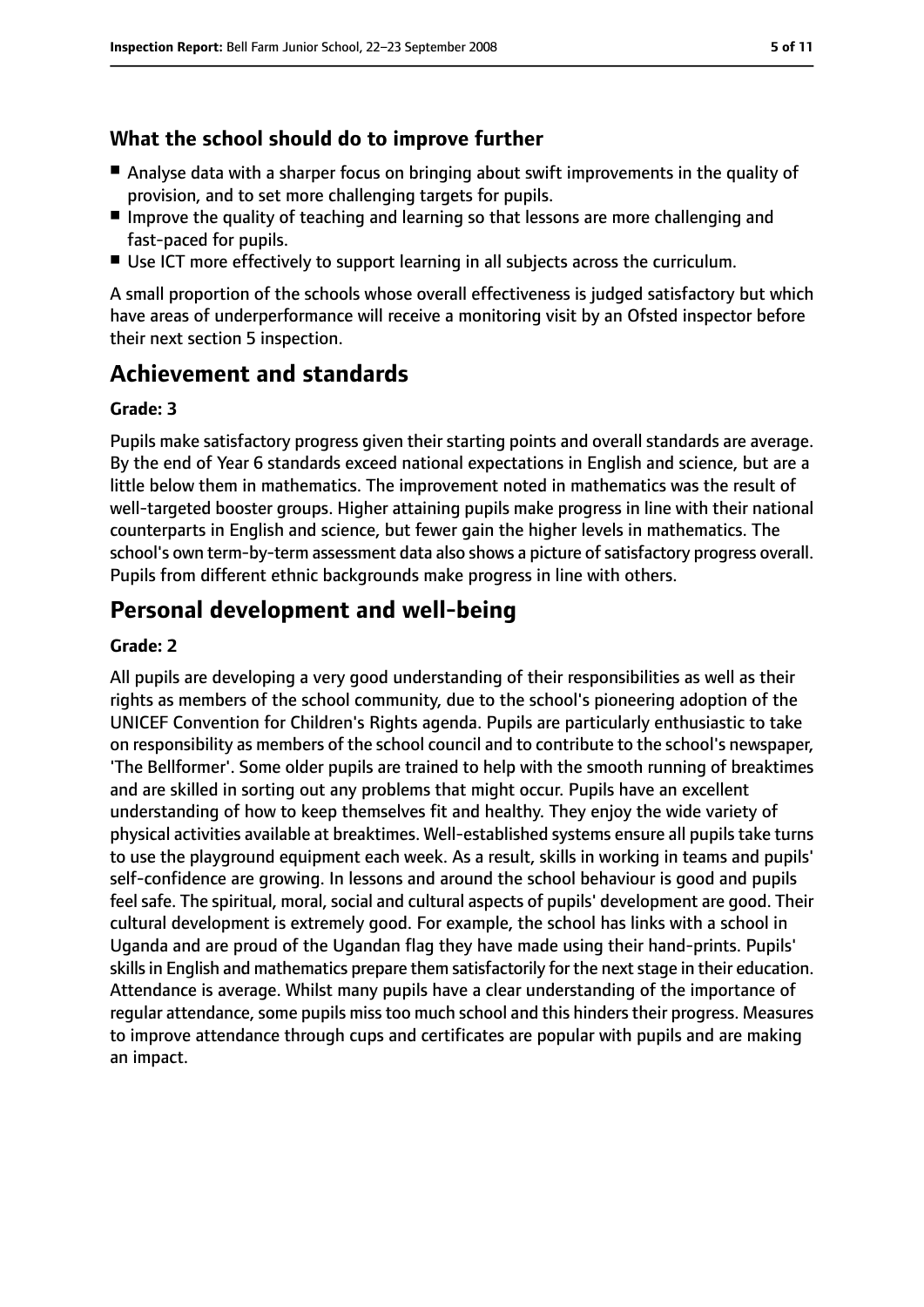# **Quality of provision**

### **Teaching and learning**

#### **Grade: 3**

Teachers have good relationships with their pupils, who respond well by applying themselves to their work. The well-trained teaching assistants provide effective support for pupils in lessons and by taking booster groups. Lessons are planned well, and the purpose of each lesson is shared with pupils. However, there are times when the pace of learning drops, pupils lose concentration, and this sometimes reduces their enjoyment of learning. Consequently, progress slows. The system for rewarding good work is popular with pupils, but not all teachers use it consistently. Although assessment is used to pitch activities and questions to meet the varying needs of pupils, tasks do not always provide sufficient challenge. As a result, some pupils do not make the progress of which they are capable. In the best lessons, such as a Year 6 lesson, where pupils were successfully challenged to apply their problem-solving skills in calculating area, they made good progress. In other lessons, pupils are given work that is well within their grasp and make satisfactory progress.

#### **Curriculum and other activities**

#### **Grade: 3**

The emphasis on literacy is helping to raise standards and pupils now make satisfactory progress. The recent initiatives to modify the mathematics curriculum to better meet pupils' needs are leading to improvement. There is still an element of underachievement and more needs to be done to ensure that all groups, especially the higher attainers, are suitably challenged. The curriculum for personal, social and health education is good, and helps pupils to develop their self-esteem, adopt healthy lifestyles and deepen their awareness of others from different communities and backgrounds. The curriculum is greatly enriched by special themed weeks, activities and trips, which help to make learning more interesting and enjoyable. Pupils benefit from the opportunity to learn French from a specialist teacher. They enjoy and make full use of the very good range of clubs outside lessons. The school has already invested in new classroom laptops, and pupils learn ICT skills in dedicated lessons. However, ICT is insufficiently used in a range of subjects across the curriculum to support learning.

#### **Care, guidance and support**

#### **Grade: 3**

Although guidance and support are satisfactory overall, the pastoral care provided for pupils is good. Procedures to safeguard pupils' well-being, safety and health are robust. Pupils are confident that adults will take action should any problems occur and the school works well with a good range of outside agencies to support pupils' welfare. Pupils who struggle with basic literacy and numeracy make satisfactory progress as a result of the support they receive. Academic guidance issatisfactory. The progress pupils are making isregularly checked. However, the assessment information is not always analysed systematically enough to bring about swift improvements in the quality of provision. Whilst pupils have learning targets, they are not always sufficiently individualised, and some pupils are therefore uncertain how best to improve their work.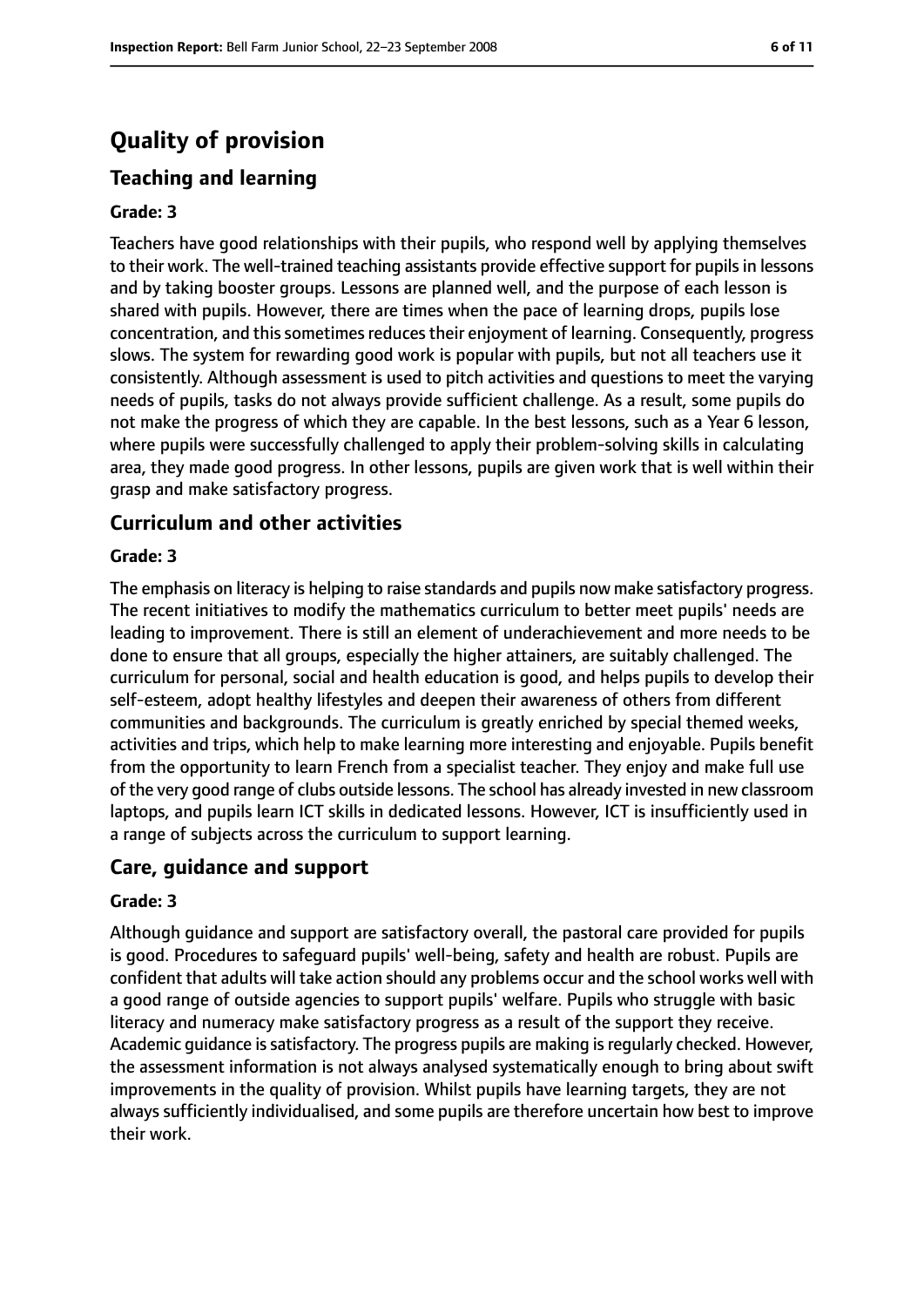# **Leadership and management**

#### **Grade: 3**

Inclusiveness is a key feature of the school's leadership and management, and all adults share its core values. Leading by example, they show pupils how to respect others. As a result, pupils' personal development and well being are fostered successfully. The school runs well on a day-to-day basis. Several parents mention the dedication of the headteacher and his deputy who 'are outside before and after school and maintain a high presence'.

There are clear lines of accountability for each member of the senior leadership team and all share in self-evaluation. Data is analysed effectively to provide support for underachieving groups who consequently make progress in line with others. However, data analysis does not always include evaluation of the impact of improvement on pupils as a whole, and consequently expectations of what pupils can achieve are insufficiently rigorous. Whole-school targets need to be more challenging to raise standards. Governors are fully involved in the life of the school. They understand the school's strengths and areas for development and are ready to hold it to account, but are not always sufficiently proactive in challenging underperformance.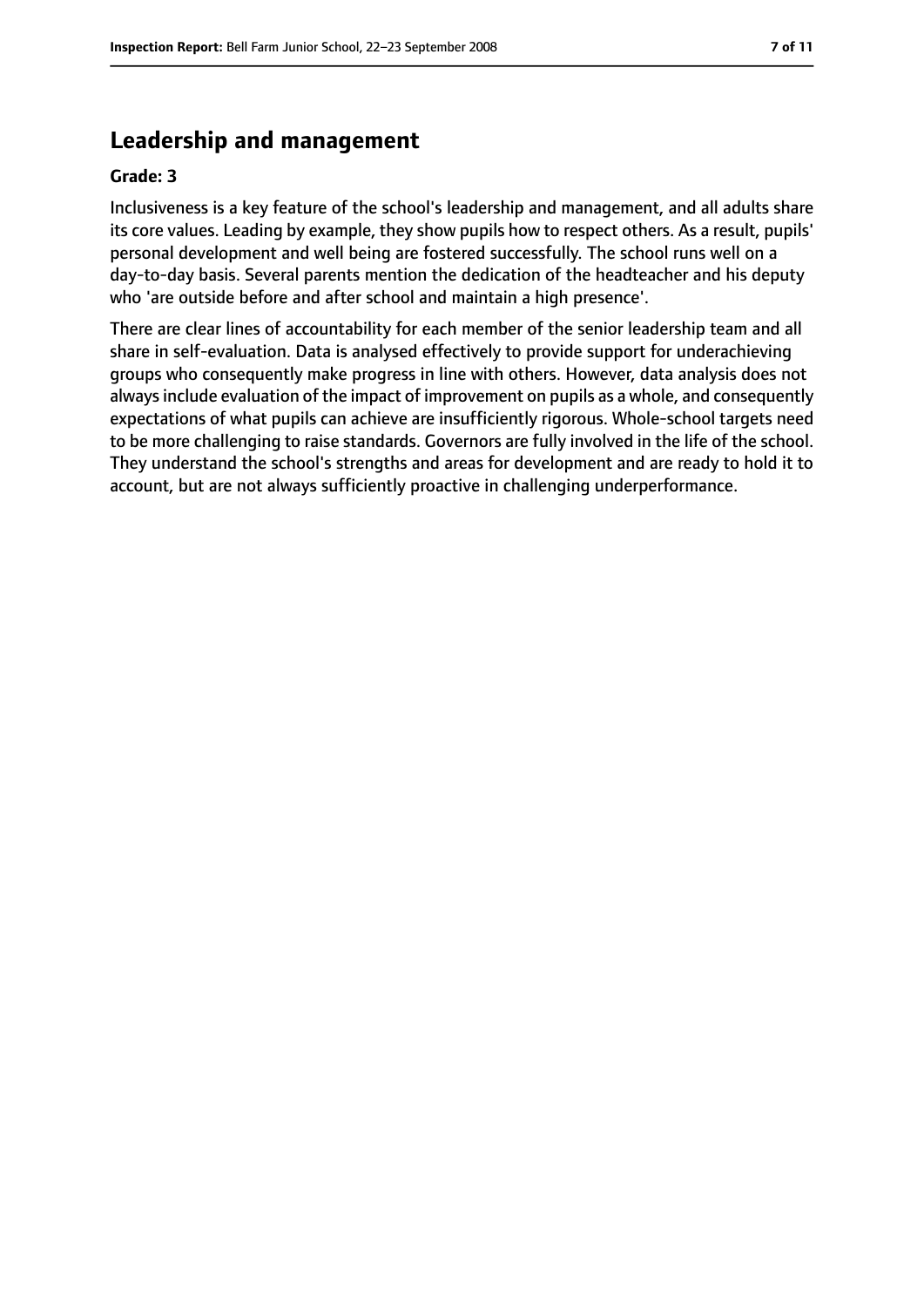**Any complaints about the inspection or the report should be made following the procedures set out in the guidance 'Complaints about school inspection', which is available from Ofsted's website: www.ofsted.gov.uk.**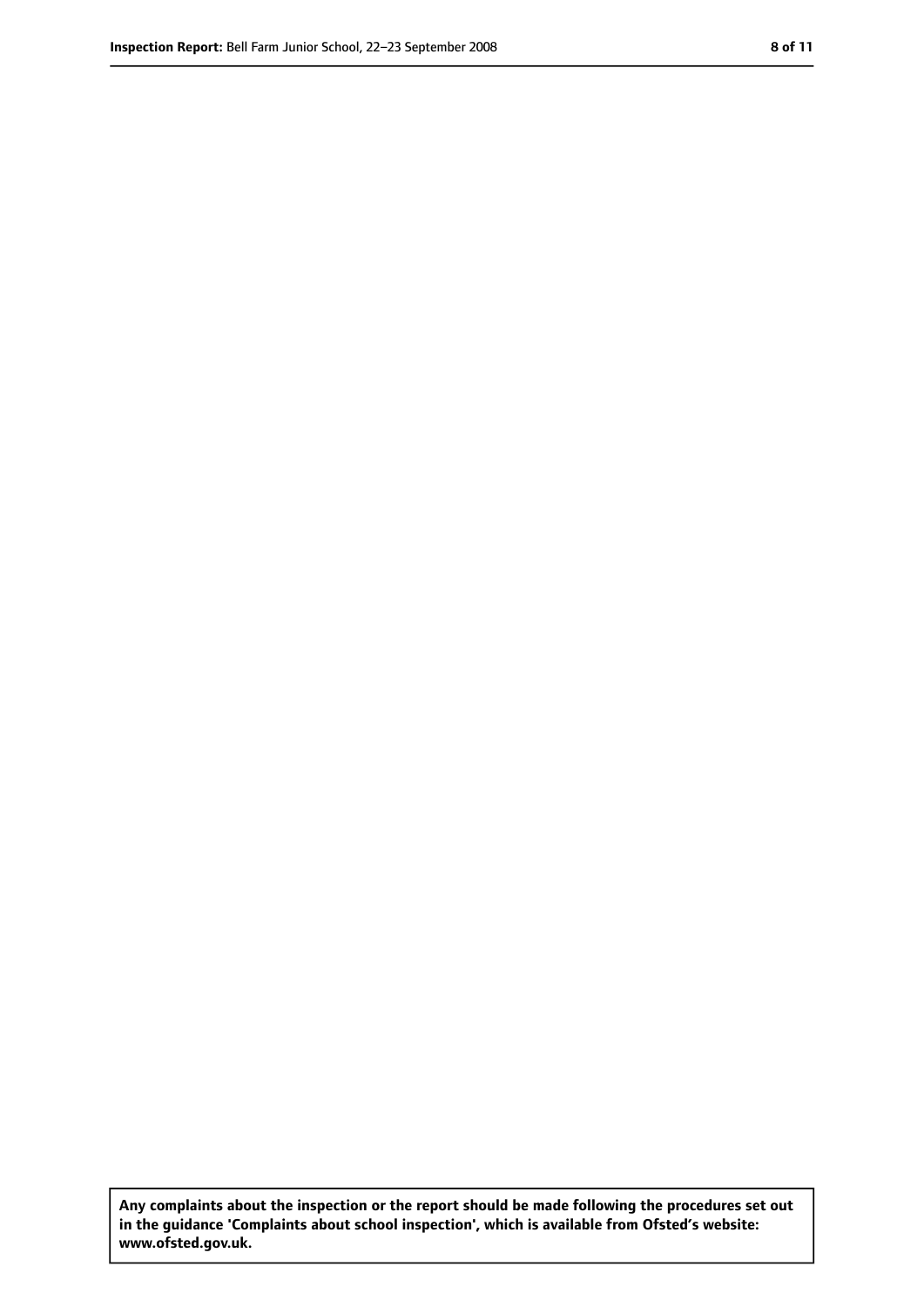# **Inspection judgements**

| Key to judgements: grade 1 is outstanding, grade 2 good, grade 3 satisfactory, and | School  |
|------------------------------------------------------------------------------------|---------|
| arade 4 inadequate                                                                 | Overall |

#### **Overall effectiveness**

| How effective, efficient and inclusive is the provision of<br>education, integrated care and any extended services in meeting the<br>needs of learners? |     |
|---------------------------------------------------------------------------------------------------------------------------------------------------------|-----|
| Effective steps have been taken to promote improvement since the last<br>inspection                                                                     | Yes |
| How well does the school work in partnership with others to promote learners'<br>well being?                                                            |     |
| The capacity to make any necessary improvements                                                                                                         |     |

# **Achievement and standards**

| How well do learners achieve?                                                                                 |  |
|---------------------------------------------------------------------------------------------------------------|--|
| The standards <sup>1</sup> reached by learners                                                                |  |
| How well learners make progress, taking account of any significant variations  <br>between groups of learners |  |
| How well learners with learning difficulties and/or disabilities make progress                                |  |

#### **Annex A**

<sup>&</sup>lt;sup>1</sup>Grade 1 - Exceptionally and consistently high; Grade 2 - Generally above average with none significantly below average; Grade 3 - Broadly average to below average; Grade 4 - Exceptionally low.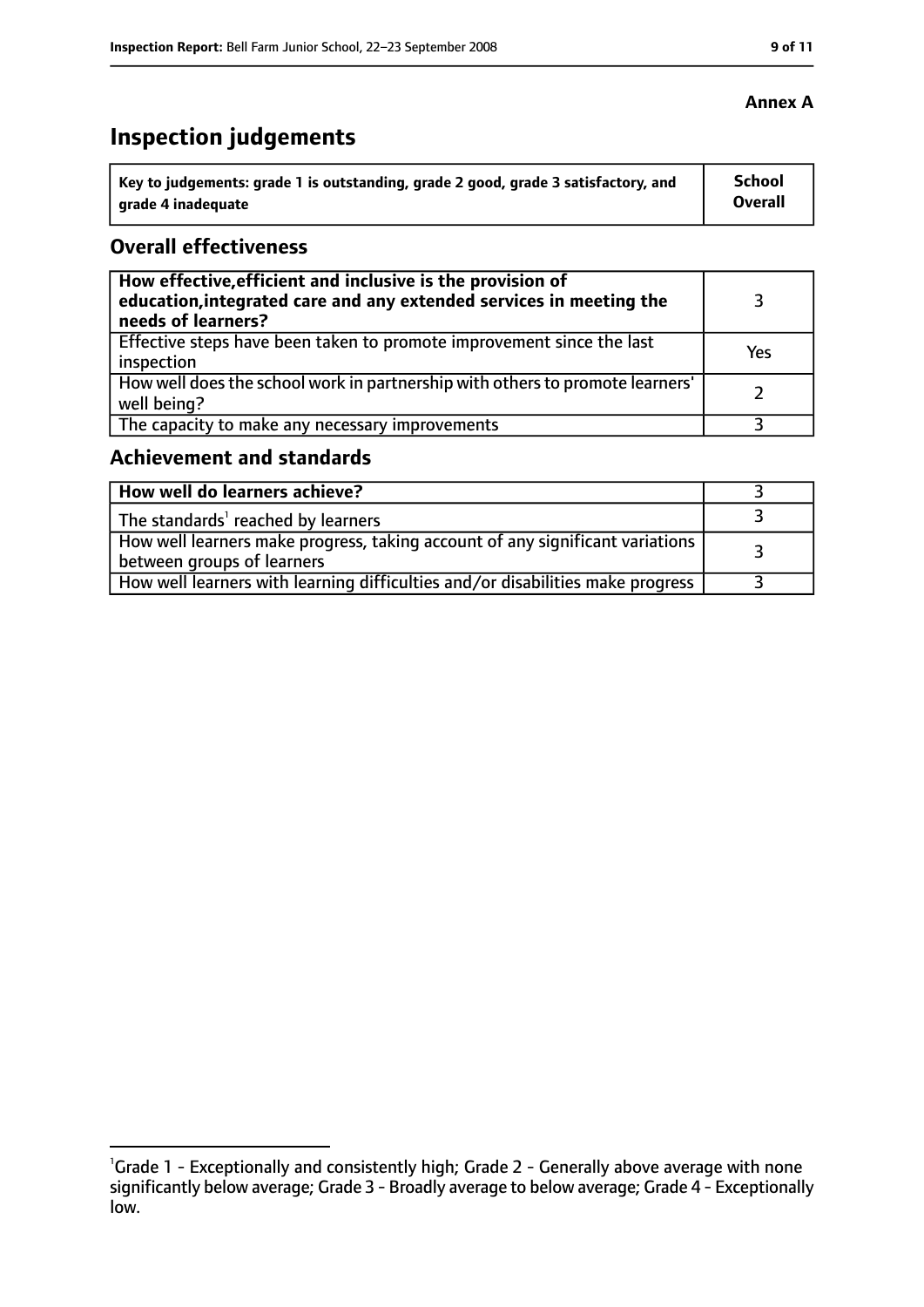# **Personal development and well-being**

| How good are the overall personal development and well-being of the<br>learners?                                 |  |
|------------------------------------------------------------------------------------------------------------------|--|
| The extent of learners' spiritual, moral, social and cultural development                                        |  |
| The extent to which learners adopt healthy lifestyles                                                            |  |
| The extent to which learners adopt safe practices                                                                |  |
| The extent to which learners enjoy their education                                                               |  |
| The attendance of learners                                                                                       |  |
| The behaviour of learners                                                                                        |  |
| The extent to which learners make a positive contribution to the community                                       |  |
| How well learners develop workplace and other skills that will contribute to<br>their future economic well-being |  |

# **The quality of provision**

| $\mid$ How effective are teaching and learning in meeting the full range of<br>  learners' needs?       |  |
|---------------------------------------------------------------------------------------------------------|--|
| How well do the curriculum and other activities meet the range of needs and<br>  interests of learners? |  |
| How well are learners cared for, quided and supported?                                                  |  |

# **Leadership and management**

| How effective are leadership and management in raising achievement<br>and supporting all learners?                                              |     |
|-------------------------------------------------------------------------------------------------------------------------------------------------|-----|
| How effectively leaders and managers at all levels set clear direction leading<br>to improvement and promote high quality of care and education |     |
| How effectively leaders and managers use challenging targets to raise standards                                                                 |     |
| The effectiveness of the school's self-evaluation                                                                                               | 3   |
| How well equality of opportunity is promoted and discrimination eliminated                                                                      | 3   |
| How well does the school contribute to community cohesion?                                                                                      |     |
| How effectively and efficiently resources, including staff, are deployed to<br>achieve value for money                                          | 3   |
| The extent to which governors and other supervisory boards discharge their<br>responsibilities                                                  |     |
| Do procedures for safequarding learners meet current government<br>requirements?                                                                | Yes |
| Does this school require special measures?                                                                                                      | No  |
| Does this school require a notice to improve?                                                                                                   | No  |